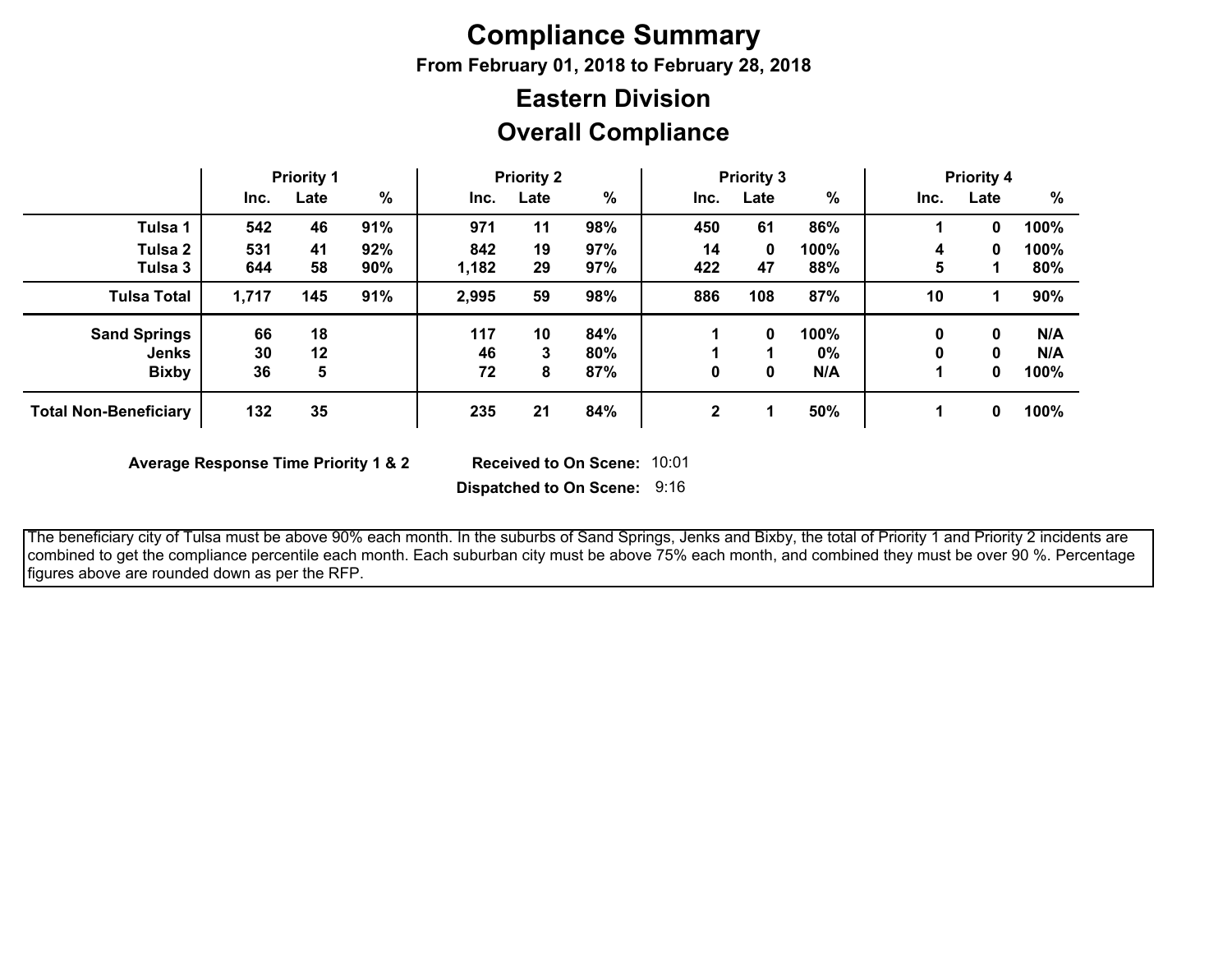# **Compliance Summary**

**From February 01, 2018 to February 28, 2018**

### **Overall Compliance Western Division**

|                               | <b>Priority 1</b> |             | <b>Priority 2</b> |              | <b>Priority 3</b> |      |      |              | <b>Priority 4</b> |              |      |      |
|-------------------------------|-------------------|-------------|-------------------|--------------|-------------------|------|------|--------------|-------------------|--------------|------|------|
|                               |                   | Inc. Late   | $\%$              | Inc.         | Late              | $\%$ | Inc. | Late         | %                 | Inc.         | Late | %    |
| <b>Oklahoma City 1</b>        | 910               | 59          | 93%               | 1,526        | 9                 | 99%  | 401  | 33           | 91%               | 40           | 3    | 92%  |
| <b>Oklahoma City 2</b>        | 916               | 108         | 88%               | 1,510        | 27                | 98%  | 264  | 27           | 89%               | $\mathbf{2}$ | 0    | 100% |
| <b>Edmond</b>                 | 169               | 20          | 88%               | 240          | 5                 | 97%  | 68   | 5            | 92%               | 0            | 0    | N/A  |
| <b>Total OKC &amp; Edmond</b> | 1,995             | 187         | 90%               | 3,276        | 41                | 98%  | 733  | 65           | 91%               | 42           | 3    | 92%  |
| <b>Warr Acres</b>             | $\mathbf{0}$      | $\mathbf 0$ |                   | 0            | 0                 | N/A  | 0    | 0            | N/A               | $\mathbf{0}$ | 0    | N/A  |
| <b>Bethany</b>                | $\mathbf{0}$      | 0           |                   | $\mathbf{0}$ | $\mathbf{0}$      | N/A  | 0    | 0            | N/A               | $\bf{0}$     | 0    | N/A  |
| <b>Mustang</b>                | 27                | 8           |                   | 63           | 8                 | 82%  | 18   | $\mathbf{2}$ | 88%               | $\bf{0}$     | 0    | N/A  |
| <b>The Village</b>            | 23                | $\mathbf 0$ |                   | 39           | 0                 | 100% | 0    | 0            | N/A               | $\bf{0}$     | 0    | N/A  |
| <b>Nichols Hills</b>          | 5                 | $\mathbf 0$ |                   | 4            | 0                 | 100% | 0    | 0            | N/A               | 0            | 0    | N/A  |
| <b>Total Non-Beneficiary</b>  | 55                | 8           |                   | 106          | 8                 | 90%  | 18   | $\mathbf{2}$ | 88%               | $\mathbf 0$  | 0    | N/A  |
| <b>Piedmont</b>               | 11                |             |                   | 4            |                   |      | 0    |              |                   | $\mathbf 0$  |      |      |

**Average Response Time Priority 1 & 2** 

**Dispatched to On Scene:** 9:27 Received to On Scene: 9:55

 The beneficiary cities of Oklahoma City and Edmond must be above 90% each month. In the suburbs of Warr Acres, Bethany, Mustang, The Village, and Nichols Hills, the total of Priority 1 and Priority 2 incidents are combined to get the compliance percentile each month. Each suburban city must be above 75% each month, and combined they must be over 90 %. Percentage figures above are rounded down as per the RFP.